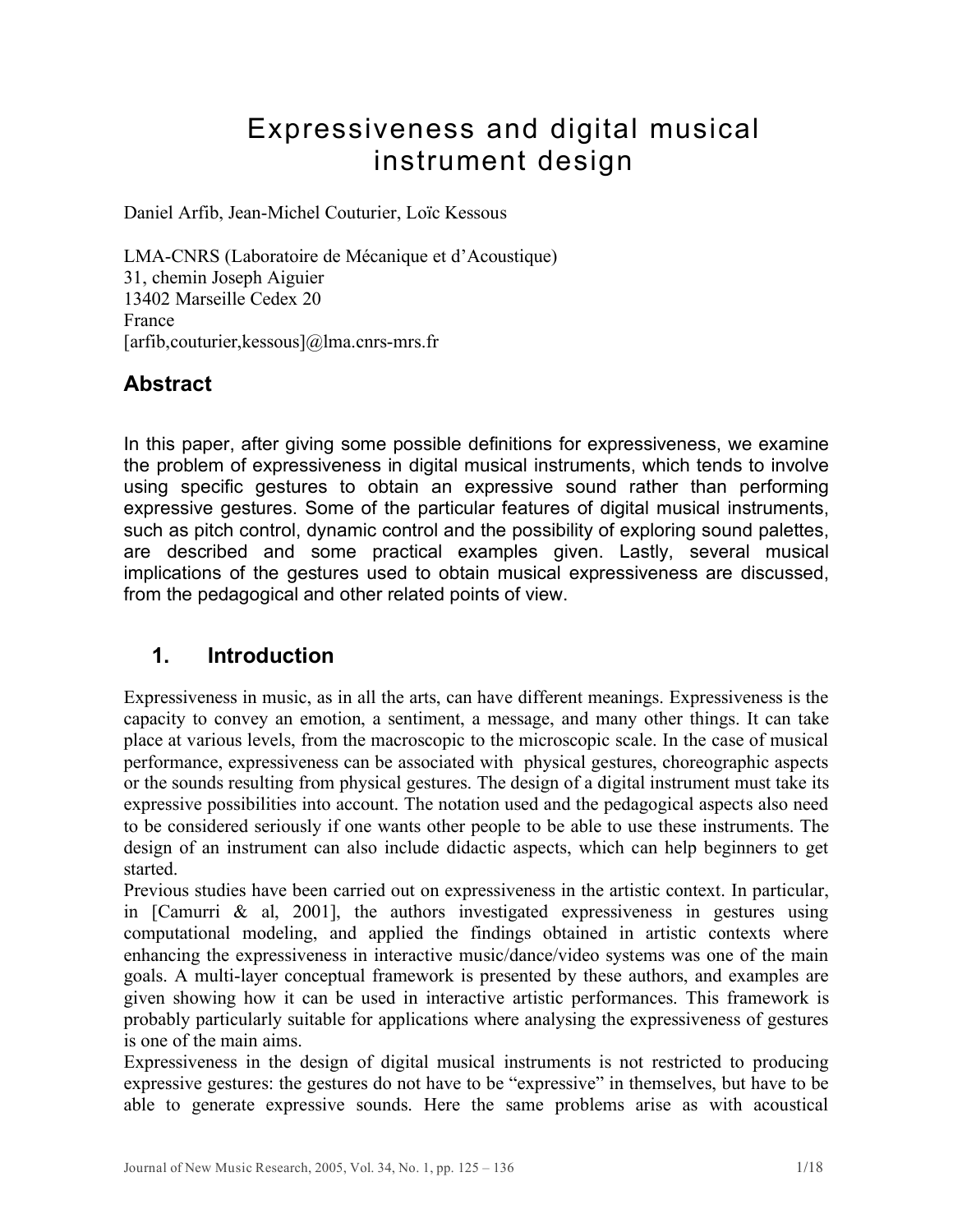instruments: the gesture in itself may not be "beautiful", but the sound produced by the instrument should be esthetically pleasing. Our research does not focus on situations of the kind where the expressiveness of the gesture is extracted first. The links between gestures and sound processes are more direct and explicit here, and focus on sound production.

This paper describes expressiveness in digital musical instruments in terms of the characteristics of the sound and the adaptability of the instrument in question; some visual aspects are also discussed. The second section of the paper deals with three expressive features and the way we have implemented them in our digital instruments: pitch control navigation through sound palettes and dynamic control of sound parameters. The last section is about the implications of expressiveness during live performance: how to play music with a digital musical instrument.

# **2. Expressiveness and digital musical instruments**

When inventing acoustical instruments, designers have to find the best compromise between the abilities of the human body and the physical constraints involved in sound production. The gestures used on acoustical instruments depend strongly on the physics of the instrument. In digital musical instruments, sounds can be generated without any physical constraints: the designers of instruments of this kind are free to choose whatever gestures they want and how they want these gestures to link up with the sounds produced. This linkage, which is called *mapping*, is one of the main aspects of computer music research [Hunt & al., 2003] [Wanderley, 2002]. Although commercial devices often include the MIDI system and controllers imitating conventional instruments (keyboards, breath controllers, etc.) to control the sound, the use of interfaces of novel or alternative kinds gives instrument designers greater more freedom in the mapping. It also gives performers better control over the expressiveness of their gestures. However, digital instruments are more than just musical controllers: the systems on which they are based also include synthesis algorithms and mapping strategies. The choice of synthesis algorithms, controllers and mapping systems will determine the nature of an instrument and its ability to play in various styles and configurations. Each step in the instrument's design will also determine how the audience will perceive the performer-instrument relationship on stage. Although the expressiveness of an instrument is mostly a question of sound, the visual aspects also play an important role, at the level of the gestures made by the performers, or the visual feedback possibly produced by the instrument.

# *2.1 Expressiveness and identity*

One can speak about the expressiveness of a musical instrument to define something that one might also call its identity. This identity of acoustical instruments depends on the choice of synthesis algorithms, controllers and mapping systems. The identity of an instrument can be recognized from the sound produced at several levels: at the macroscopic level, which corresponds to the phrasing level, and also at the microscopic level, which corresponds to the sound object level.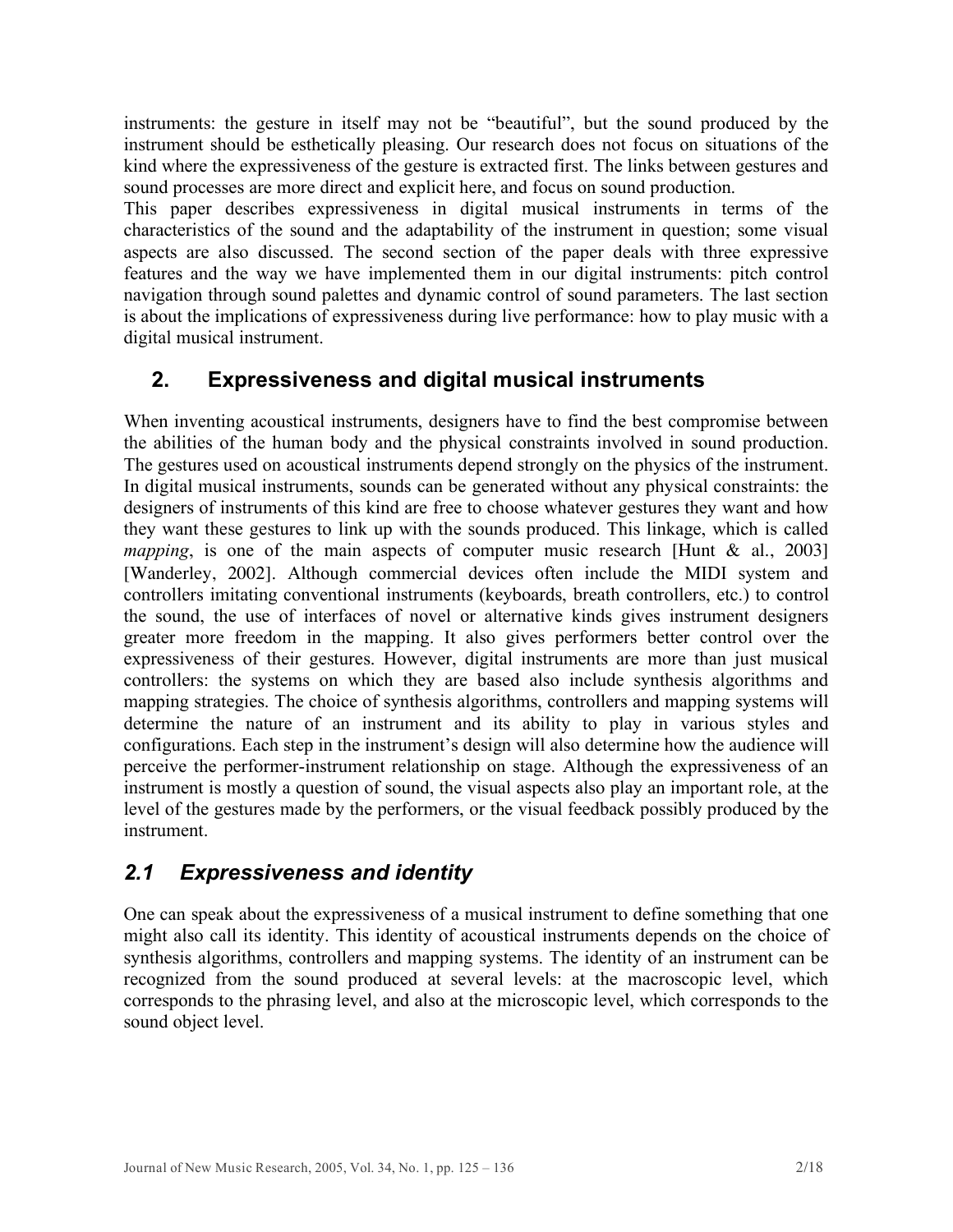#### **The phrasing level**

At the phrasing level, an instrument can be recognized even from a musical recording. Although the timbre is obviously the main feature used to identify an instrument, many people can tell the difference between the kind of musical phrasing produced on a keyboard combined with a sampler containing violin samples (even when it is a multi-layer sampler including many samples of each note, played at different velocities) and the musical phrasing played by a violinist. The levels at which this ability to discriminate operates even include that of the performers, since one can distinguish between two performers' interpretations. For example, the velocity curve and the micro-delays introduced relative to the strict timing indicated on the score can characterize the expressiveness of a particular pianist. These parameters can also be used to define styles, as often occurs when describing the options in the sequencer software programs which make it possible to adapt a sequence to a context.

Digital instrument design must allow performers enough flexibility as well as enough precision to be able to introduce nuances into their playing. A well-known weakness of the MIDI system [Moore, 1988], which does not satisfy this requirement, is due to the fact that it is based on a serial machine communication protocol; for example, chords become arpeggios and any irregularity in the latency will be detrimental to expressiveness.

The way we physically organize note control will influence the instrument's phrasing characteristics. The most appropriate mapping strategies and peripheral configurations depend on the level of musical expressiveness required, as well as providing tools giving an instrument its identity.

#### **The note or sound object level**

One can talk about the expressiveness of each note in a musical phrase. Each note can be modulated in terms of its tone, energy and spectrum. Violinists, guitar-players and other classical musicians use glissandi; they also use techniques such as hammering-on, pulling-off, and other pitch modulation techniques. The position of the bow along the string, its relative inclination and other aspects of a string-player's gestures have spectral implications. In computer music, especially when sound synthesis is used, spectral articulation, pitch modulation and energy control applied during the lifetime of a note also qualify as elementary gestures. From the beginning of computer music in the non-real time context, people have been modulating sounds by drawing curves and designing low frequency oscillators and jitter generators to make the sound seem more alive. Musical features such as vibrato and portamento are distinctive features of singing voices, but adding a similar mechanical vibrato to each note of a musical phrase will not be very expressive and will not even make it sound like a real voice. Spectral aspects such as vowel changes or the brightness of brass tones are also used by listeners to recognise an instrument and determine its naturalness.

Elementary musical gestures are linked to the phrasing level because phrasing involves making a lot of elementary gestures. Accurate data acquisition and transmission and the appropriate choice of sensor technologies and mapping strategies are required to be able to give sound expressiveness using elementary gestures.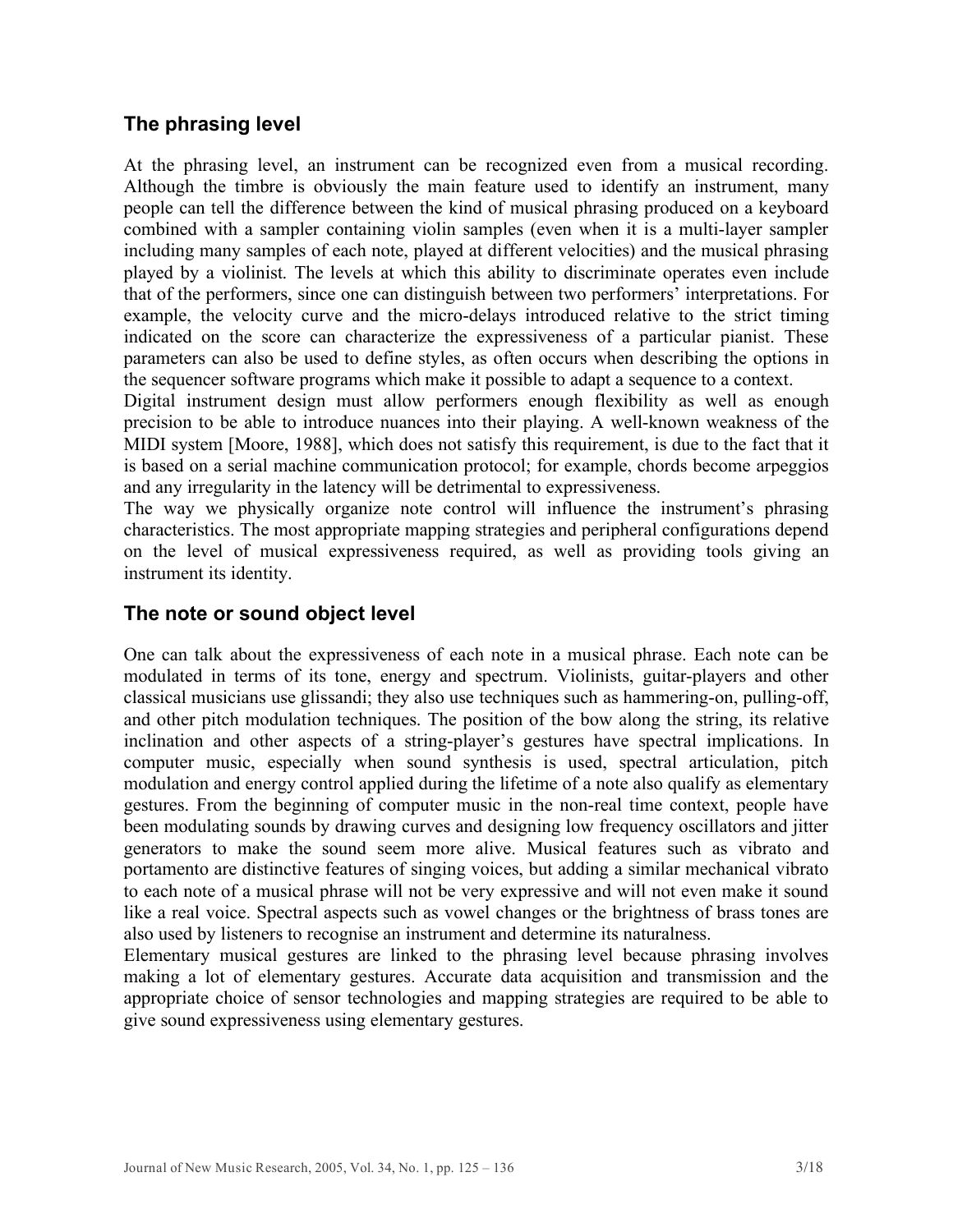# *2.2 Expressiveness as adaptability*

The expressiveness of an instrument can also mean its ability to be used to play different styles of music. This can mean not only using different tone scales, tempered and otherwise, microtonal or natural scales, but also different ways of composing the whole phrase in terms of time, energy and spectrum. As far as pitch variations are concerned, the human voice and the violin provide good examples. Both instruments can play Western, oriental and Indian scales as well as classical music, jazz, contemporary and pop music. The expressiveness will be correlated with the ability of an instrument to allow the performer to adapt his playing to a context. The limits of this possibility are equal to those of the mapping system used. Musicians are not supposed to be restricted to a single musical style and are expected to be able to switch from one to another, crossing the frontiers between them. An 'expressive musical instrument' can therefore also be said to be an instrument which allows a performer to follow other musicians in various musical directions.

Adaptability includes several concepts involving musical properties. One of them is the concept of "emergence", which means that an instrument can be clearly heard and identified (when it is used as a soloist) against an orchestral background. This can be achieved in various ways by using an additional formant in the case of a voice synthesis, by specifying the directional characteristics or by enhancing the brilliance or the attack.

Adaptability also includes the possibility of changing the musical field within which the instrument is playing at any time, by changing the range of parameters or the sound palette.

# *2.3 Expressiveness and visual considerations*

Expressiveness in musical performance can also involve visual aspects. Visual feedback can enhance the interactive processes between performers and their instruments, as well as helping the audience to understand how the performers master their instruments.

#### **The use of video tools in music and performance**

The development and spread of technological tools has led to performances where video images are combined with music.

One of the most commonly used approaches consists in composing a piece of music with a video counterpart, and playing it back in real time with gestural control. The video and the music can be controlled either by different performers or by the same performer. In the second case, the operator can use either different controllers or the same one to conduct the music and the video simultaneously. The artistic touch will then be a question of deciding the relative importance of the video and the music and the interactions between then. Introducing video into musical performances can greatly affect the way in which a performance is perceived by the audience.

Another approach is to use some of the components of the sound to control the video or some of the parameters of the instrument to illustrate the musical gestures. For example, Levin's AVES (AudioVisual Environment Suite) [Levin, 2000] and Jorda's FMOL [Jordà, 1998] are systems in which dynamic virtual objects are used to control both sound and visual feedback. The video serves as visual feedback helping the performers to play their instruments, as well as helping the audience to understand how the instrument works.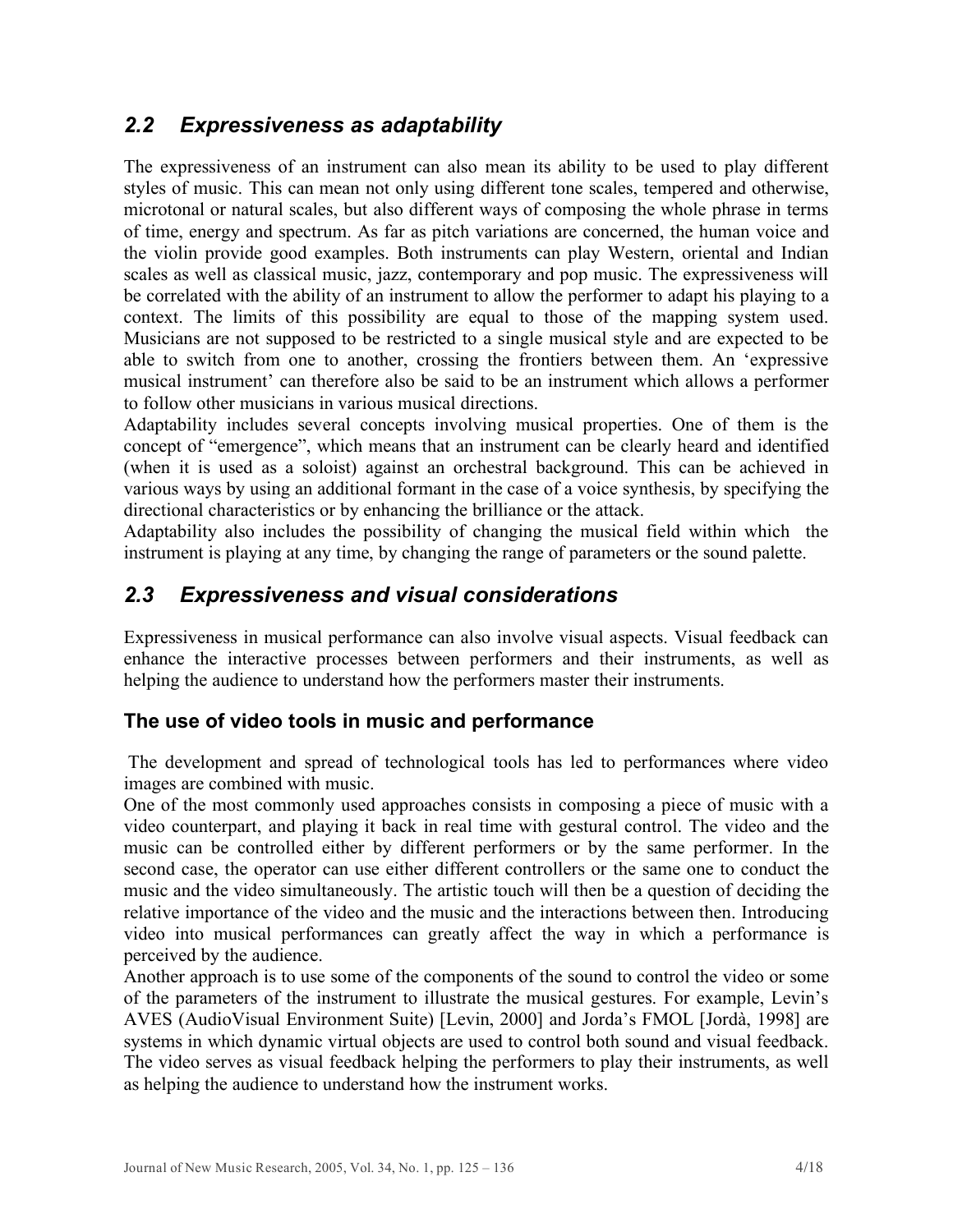#### **Interactive real-time visually displayed musical gestures**

In live computer music, it is not always easy to understand the role of each of the performer's gestures. For example, since graphic tablets, joysticks and interfaces of other kinds can be used in very different ways to control sound, how is the audience supposed to know what the performer is really doing with them?

The presence of several performers on stage is an interesting special case. Visual devices could be used to help the audience to determine which performer is producing a specific phrase. Then the audience could focus on a particular performer and progress from an overall hearing to an analytic hearing. In this case, expressiveness is correlated with comprehensibility and unknown instruments can be very difficult to comprehend.

Visually displayed concepts and metaphors can also be helpful to the audience. This method consists in showing on a screen some of the components of the instrument, or presenting metaphorical images that illustrate the principles on which the instruments are based. Here the video will not only add visual effects to the performance but will also help the audience to understand the instrument by providing the performers and the audience with visual feedback. Three different levels of visual feedback can be defined The first level involves the direct illustration of the parameters controlled by the players. For example, measurements of pressure or blowing force can be displayed in the form of a slider or the degree of illumination of a graphical object. The second level involves the visual representation of interpreted gestures, metaphors, concepts and principles. The representation can be either static or dynamic, depending on the mapping model used. Some experiments on visual feedback at this level will be presented below, using both static and dynamic models. The third level involves the representation of gestures in terms of their effects on the sounds generated. Audio signals are often used nowadays in music player software programs. Although the links between sound and video are rarely very strong, a relevant real-time sound analysis using appropriate sound descriptors and a suitable method of illustration based on a specific mapping procedure could provide efficient visual feedback - or at least, a correlated artistic picture of musical events.

Another approach, which might be said to fit in with the second level described above, could be to visually display the perceptual sound parameters (such as the loudness and brightness) used in the mapping chain to control the process of synthesis [Arfib  $\&$  al., 2002b]. Visual feedback can be a part of the artistic composition or not, but the efficiency of the visual feedback will depend on its legibility. Combinations between the various levels are also possible and would be worth exploring. If visual feedback is to be used to improve players' performances, it will probably be necessary to take the flux of information provided by the visual feedback into account, as well as the interactions with sensory feedback of other kinds (such as the haptic and auditory feedback). Too much convergent information might, however, be difficult to integrate at the cognitive processing level.

#### **3 Expressive features of some new digital instruments**

In this section, it is proposed to describe three expressive features we have developed and implemented in our digital instruments: pitch control with the Voicer, sound palette navigation with the Photosonic Emulator and dynamic sound parameter control with the Filtering String.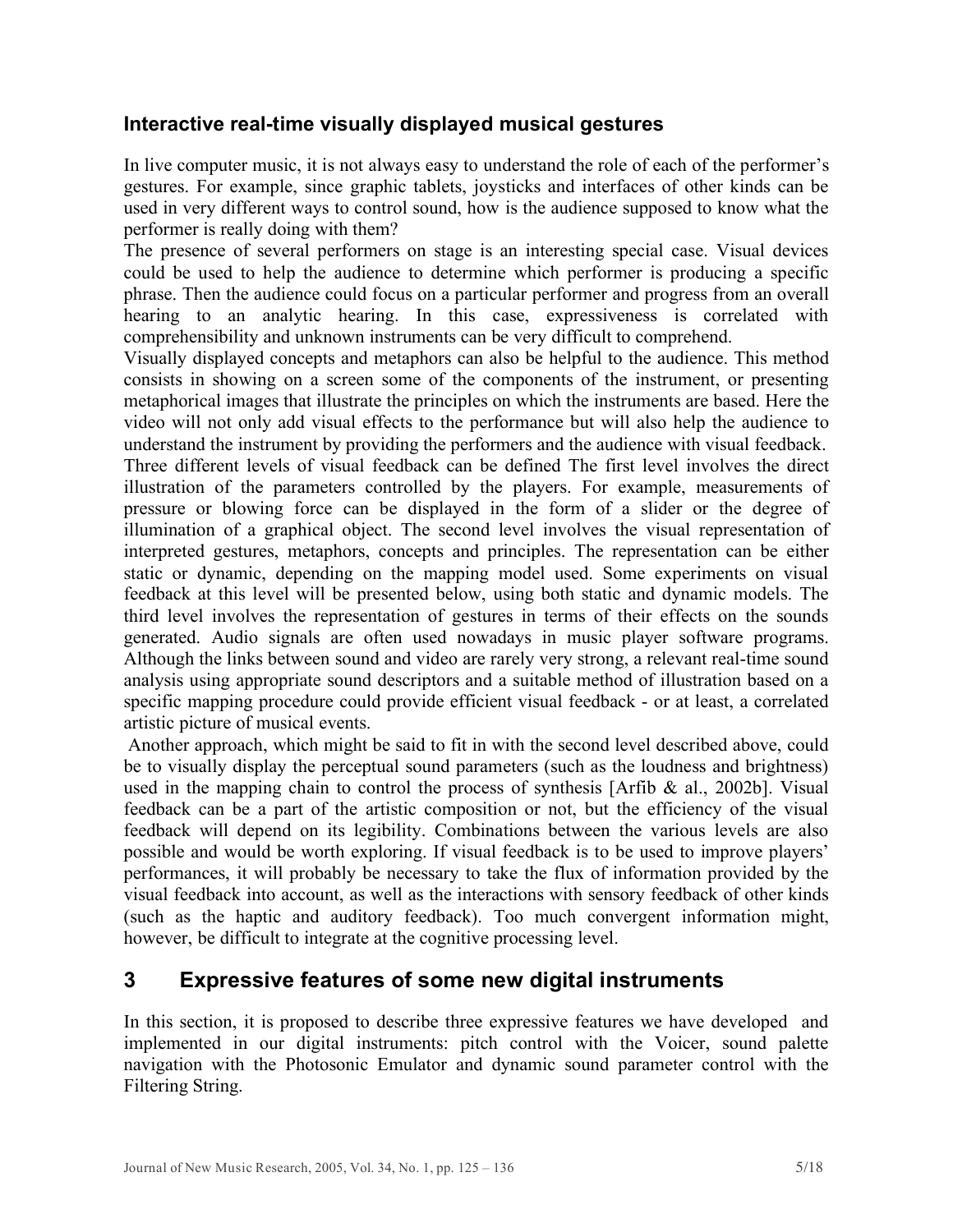## *3.1 Expressive pitch control: experimenting with the Voicer*

The Voicer is an instrument simulating a vowel-singing voice. We have used a Wacom graphic tablet equipped with a stylus transducer and a game joystick to create an expressive solo instrument. The synthesis model consists of a sawtooth signal filtered by three cascaded second-order all-pole filters. This instrument makes it possible to simultaneously carry out expressive melodic control and vowel articulation. The joystick controls the vowel produced by varying the tongue hump position and the constriction of the vocal tract. Pitch and amplitude are controlled via the graphic tablet.

This section deals with the part of the instrument that controls the pitch. Starting with the problem of continuous pitch control in the MIDI system, we go on to discuss the dimensionality of pitch and pitch perception and control. The pitch control system used in the Voicer is then presented, followed by the visual feedback aspects.

#### **Pitch and MIDI controllers**

The MIDI standard [MIDI] has been a revolution in electronic music, providing a method of linking together synthesizers, controllers and computers; although this protocol was developed back in 1983, most controllers, synthesizers and software are still being equipped with this system MIDI makes it possible to transmit control data, continuous data and information about events. One of the particularities of the MIDI process is the fact that pitch control can be carried out in two ways. The first way consists in triggering a note with a given velocity and pitch (a NOTEON message). The second one consists in modulating the pitch of previously activated notes (a PITCHBEND message). Pitch bend values of 7 or 14 bits are generally used. Most of the MIDI controllers, such as the keyboard, wind controller and guitar controller, comply with this rule. The keys of the MIDI keyboard, for which MIDI was initially developed, trigger notes and the pitch is modulated by means of a pitch bender (a wheel, stick or lever). In the MIDI wind controller, pressing the keys selects a pitch, blowing triggers the note, the buttons at the back (near the thumb of the upperhand) can be used to select the octave, and there is a pitch bend wheel near the thumb of the lower hand. Lip pressure is sensed and can also be assigned to pitch bending.



**Fig 1.** Three kinds of pitch benders

With the MIDI protocol and the features of MIDI controllers, one cannot obtain exact continuous pitch variations in a large range (of several octaves), without retriggering the notes. In addition, the two parts of the pitch control are generally controlled by different parts of the body. The MIDI system and the usual MIDI controllers are therefore not suitable for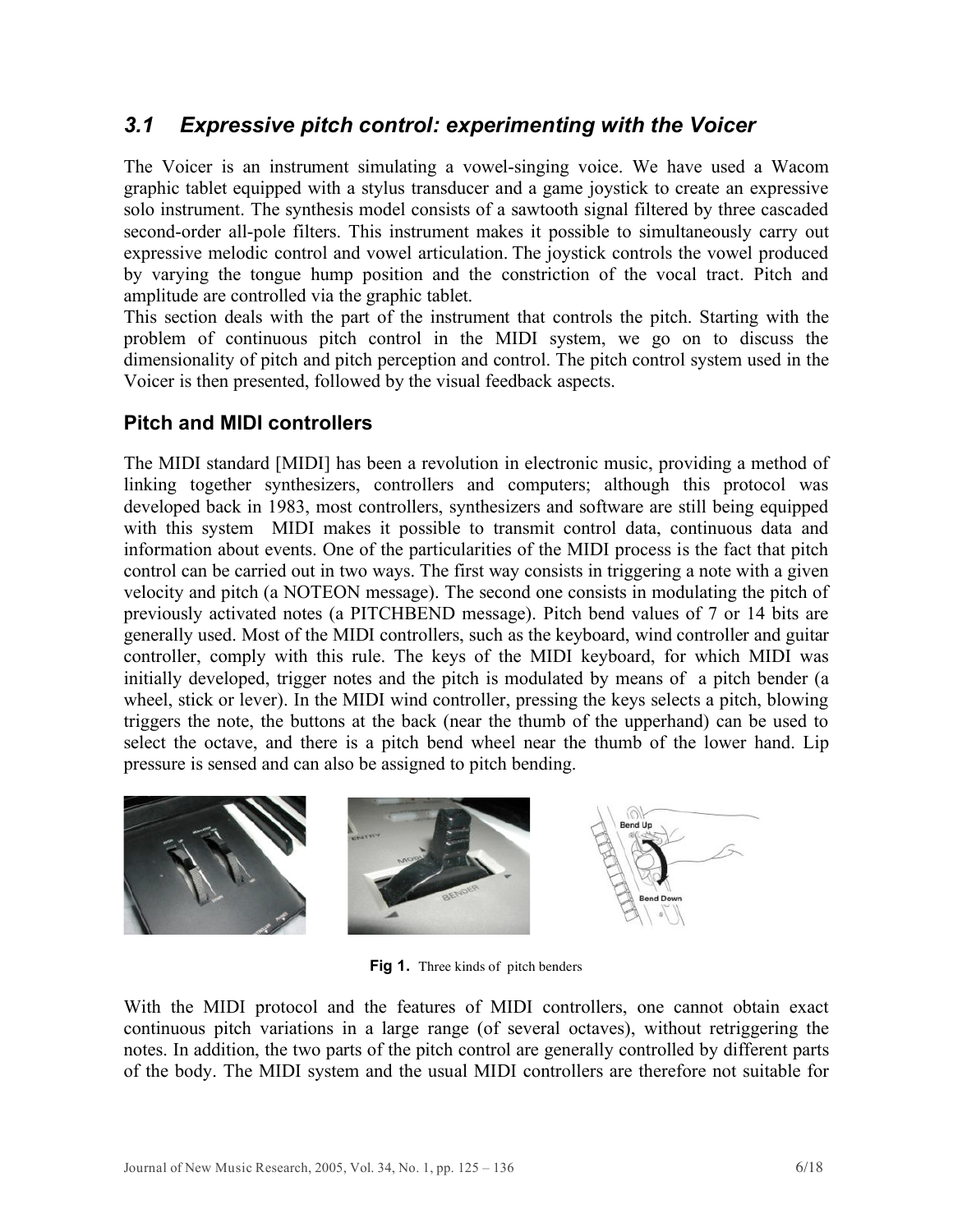applications requiring the continuous control of pitch of which the voice and some acoustical instruments are capable.

### **Dimensionality of pitch control**

With conventional instruments, we often have several ways of obtaining changes in pitch. A saxophonist can either use the octave key or change the pressure properties at the mouthpiece. The tuning difference between successive chords of a guitar is 4 or 5 semi-tones and the pitch can be changed from one octave to another by playing on another string. The piano keyboard consists of a series of cells, each containing 12 keys.



**Fig 2.** Organization of pitch control on guitar fingerboard



**Fig 3.** Representation of control keyboard as the repetition of a cell

The way in which pitch control is designed can affect expressiveness, especially at the phrasing level. Some of the gimmicks used in improvisation depend on the pitch control strategy implemented in an instrument.

#### **Pitch perception and control**

The human ear can perceive very small pitch variations. According to [Arom & al., 1997], musicians are able to discriminate adjacent intervals to within  $+/$  20 semitone cents, i.e. intervals less than one tenth of a tone apart. When musicians themselves tune their instruments, they are sometimes more accurate than  $+/-10$  cents. According to [Zwicker, 1990], using sinusoidal tones, a change in frequency of about 0.7 % is just noticeable at frequencies above 500 Hz. Musical tones are rarely sinusoidal tones, however; they have many harmonic components and the frequency changes in these harmonics can be detected at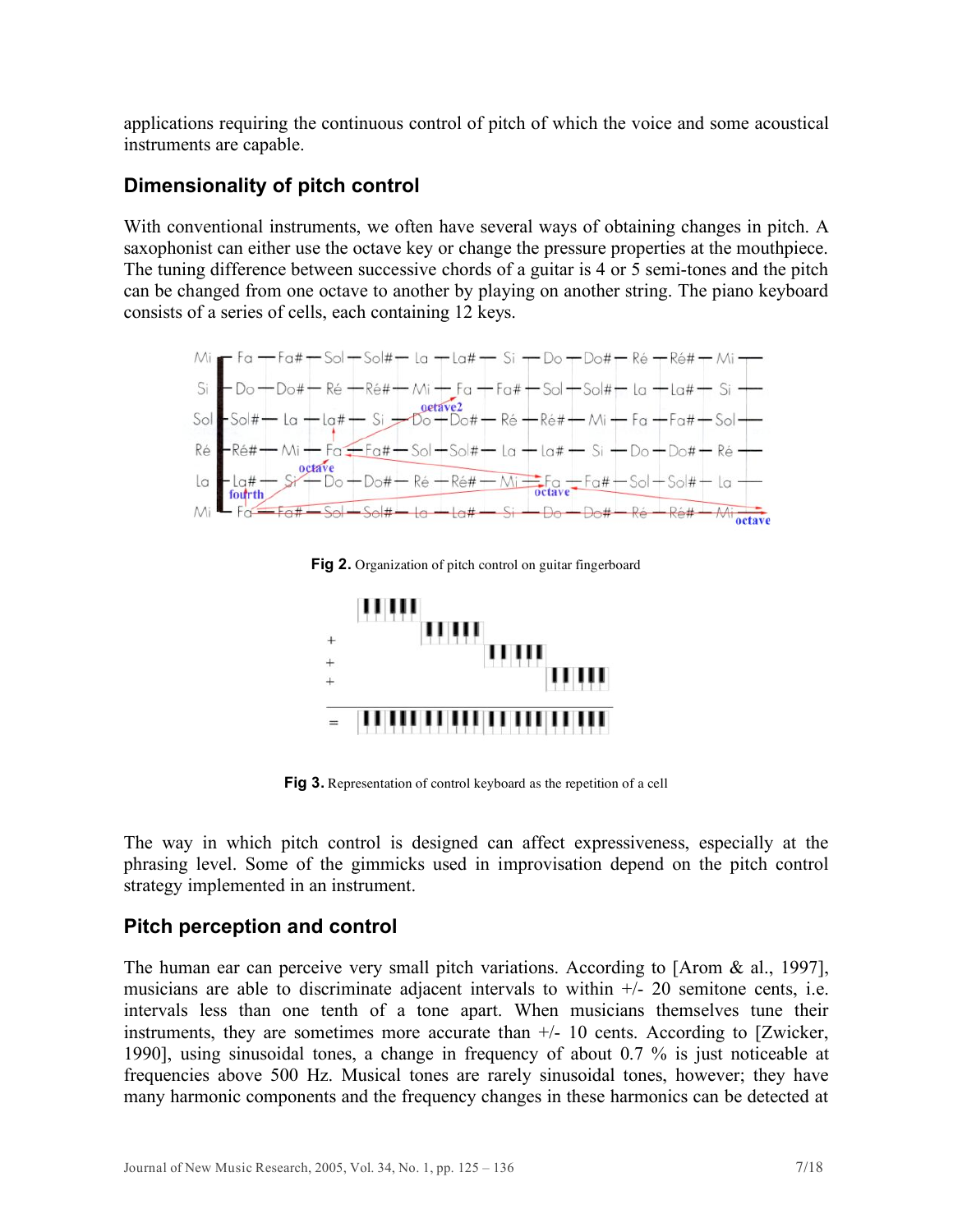a lower frequency than the fundamental frequency. Finer intervals can also be detected when two notes coexist in the form of harmonic beats. An expressive instrument must match this accuracy in terms of data precision. Time precision is also required to preserve the form of a modulation; for example, a vibrato can be assumed to be sinusoidal although this is not exactly the case. Each performer produces his or her own specific pattern of vibrato The logarithmic pitch perception scales also have to be used to control pitch by performing linear gestures, even in the case of continuous pitch modulation devices.

> *frequency* =  $440 * 2$ <sup>(*MIDI*</sup> \_ *NOTE* \_ *NUMBER*-69)/12  $semi\_ tone\_factor = \frac{12}{2} = 2^{1/12} = 1.0595$  $10\_semitone\_cents\_factor = (\sqrt[12]{2})^{10} = 1.0058$  $1/8$  *\_semitone \_factor* =  $(\sqrt[12]{2})^8$  = 1.0072

**Fig 4.** Formulae usually used to convert MIDI into frequency

#### **Pitch control with the Voicer**

The pitch control strategy used in the Voicer can be said to provide an answer to the following question: what happens if one wants to produce a glissando over a range of two octaves or more and to finish this gesture with a vibrato?

To control the pitch within each octave and from one octave to another, we divide the tablet's active space into 12 sectors (12 equal angular parts, each corresponding to a semitone on the chromatic scale). The pitch control is continuous and circular: turning the pen tip clockwise changes the pitch from low to high (with special features for vibrato and other pitch modulation gestures). We can go one octave lower or higher by pressing the lateral button on the stylus up or down. To facilitate gestures such as portamento and vibrato, the tuning control is more powerful at the limits of the angular sectors. The first mapping step consists in determining in which of the twelve angular parts the pen is located. Then we have to see how well centered it is. Lastly, we need to know how many turns have been made around the center of the tablet.

To reproduce pitch changes such as those made by a singing voice, the Voicer provides a pitch control that is more expressive than that of a keyboard or a wind controller equipped with a pitch bender. First, the Voicer was designed to provide an instrument with a similar level of expressiveness to that of a vowel-singing voice. A point worth noting about singing voice expressiveness is the importance of continuous pitch modulation. For example, a pitch bender can be configured in several ways: within a small range  $(+/- 1/2)$  semi-tone for example) or a large range  $(+/-$  an octave for example). The first type of range gives a closer control, but will only be a small range. The second type of range has its advantages but the precision of the control will be lower. The pitch control strategy used in the Voicer makes precise control possible in both small and large ranges and can be used to produce both fine vibrato and large portamento effects.

The intrinsic expressive abilities of the "controller part" of the Voicer make for accurate time and quantification data and good resolution, as well as for gestural precision. The high level of data accuracy and resolution result from the sensing technology and the system of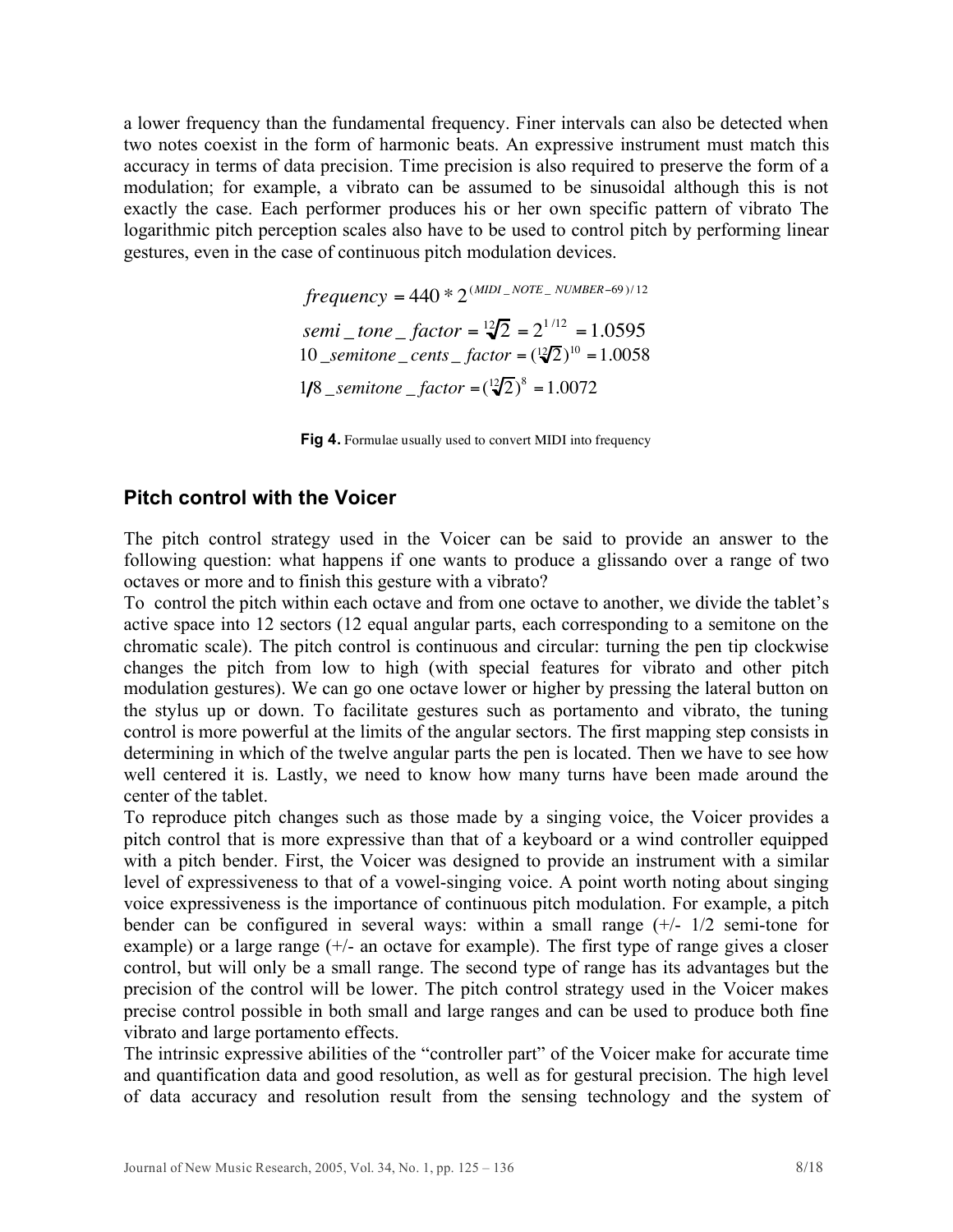communication adopted. The graphic tablet used in the Voicer has greater precision and resolution than most pitch benders. Using a stylus in the preferred hand to control the pitch (and vibrato in particular) definitely seems to be a better means of achieving precision than using any kind of pitch bender with the non-preferred hand.

It would be interesting to make comparative assessments between players performing various tasks, using the Voicer control part, a wind controller, and a keyboard and the same vowel singing voice models to test the preliminary conclusions reached as the result of our experiments on the Voicer designer with the controllers described above.

#### **Visual pitch control feedback**

The visual feedback provided with the pitch control part of the Voicer takes the form of 12 angular sectors, which show up individually in different shades of blue. The sector pointed to by the stylus is also indicated by a red component; the red intensity depends on the pressure and is therefore associated with the loudness. The radius of the disc formed by the whole set of sectors depends on the number of turns performed and it therefore determines the octave played.



**Fig. 5.** Visual feedback for the Voicer

There are two possible ways of presenting the visual feedback to the performers: it can either be projected onto the screen front of them, or a pen-based touch screen can be used, providing either a direct or indirect relationship between manipulation and visual perception.

# *3.2 Navigation and spectral manipulation with the Photosonic Emulator*

Some instruments can be used to navigate through pre-determined sound palettes, with the possibility of improvising within a palette and choosing one of several palettes. The possibility of selecting a sound palette and exploring it are essential features of these musical instruments. To explore sound palettes with gestures, several strategies are imaginable; one of them is to try to create a spatial representation of the sound palette and to transpose this representation into the physical space of the gesture. When using a two-handed instrument, one can keep the second hand for making the spectral changes in the sound resulting from the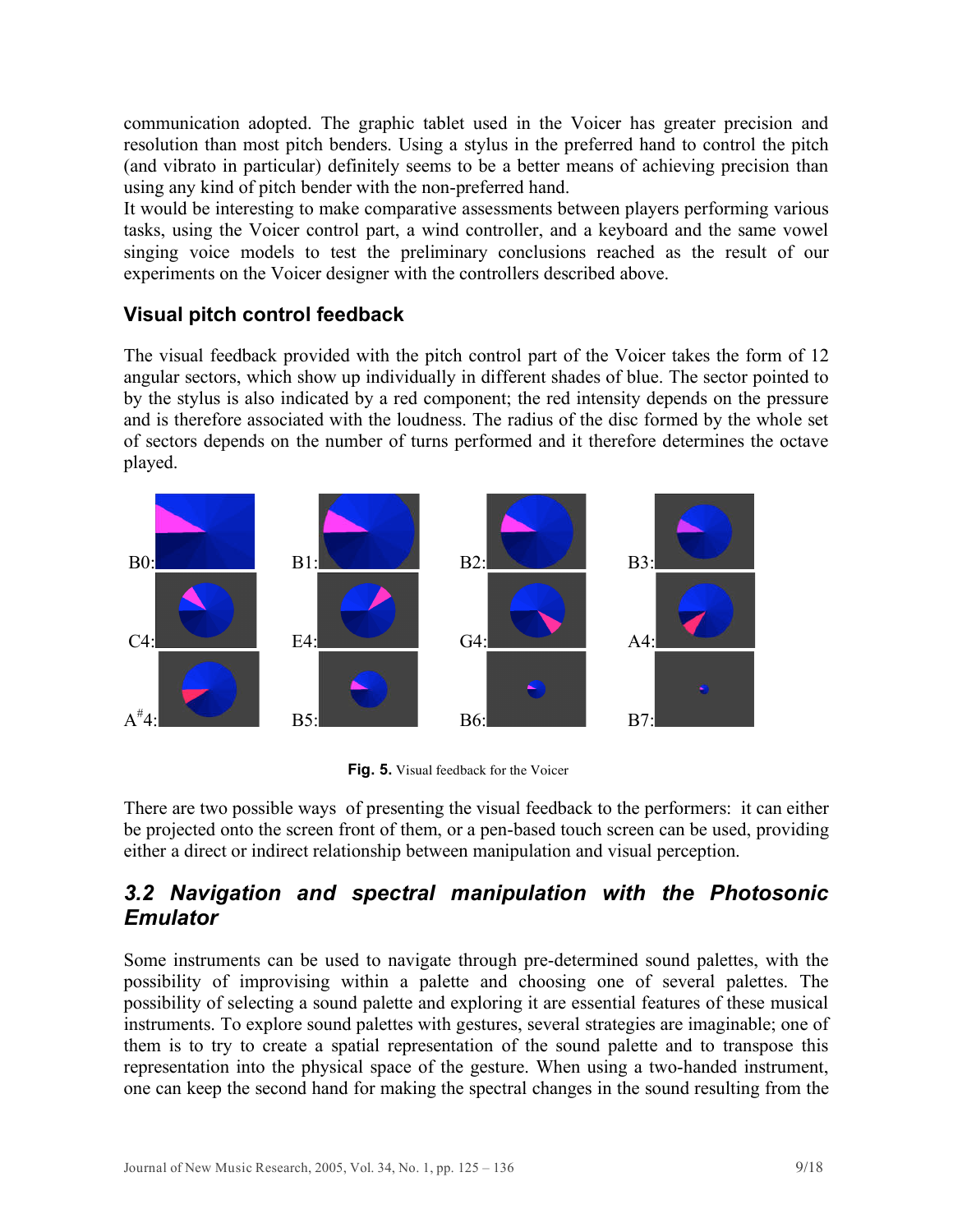navigation. Combinations of this kind are used in photosonic instruments (optical instruments and their emulators) [Arfib & Dudon, 2002].



**Fig. 6.** The Photosonic instrument and its emulator

The photosonic instrument created by Jacques Dudon in the 1980s is an optical instrument played with two hands, one of which moves a light in front of a disk, while the other one interposes a graphic filter in front of a solar photocell. The first movement corresponds to an exploration of the sound palette inscribed on the disk, while the second movement corresponds to the "sculpture" of the sound by a filter which induces filtering (horizontal movements) and a Doppler shift (vertical movements). The photosonic emulator is a digital instrument that mimics these hand gestures. For this purpose, a special mapping procedure is carried out between the coordinates on a Wacom tablet and the parameters of the photosonic digital emulator.

Expressiveness depends here on these two basic gestures, as well as on various "microgestures" that can be recognizable immediately by ear. Some of these gestures are simply postures, which means that the positions of the two hands are fixed. They usually correspond to the filtering of the sound produced by a "ring". However, the way in which this posture is reached and abandoned is most important. Even micro-variations can have effects. Some micro-movements always occur that affect some of the parameters involved in the hand position. Learning to move from one posture to another one is essential, and experience has shown that the photosonic emulator relies more on "modulation gestures" than on "decision gestures.

Some other gestures are more akin to movement in general. The non-preferred hand (left in the case of right-handed persons) governs the content of the sound, and can give the player the impression of exploring a palette, which can be linear or form a loop (in this case, making either zig zag movements or circular ones helps). Arches can also be described, which produce a silence before and after the movement. The preferred hand produces more subtle effects, however: horizontal movements serve to scan the range of filter possibilities, and vertical ones, as with the Doppler effect, make it possible to easily obtain pitch variations. These movements are linked to the sound in at least two ways: first of all, the mapping indicates the amplitude of the movements and, for example, the ambitus of a vibrato must be properly correlated with the trembling of the hand. Secondly, the effect obtained depends upon the filtering pattern used. New filters [Arfib  $\&$  al., 2002] have been devised that can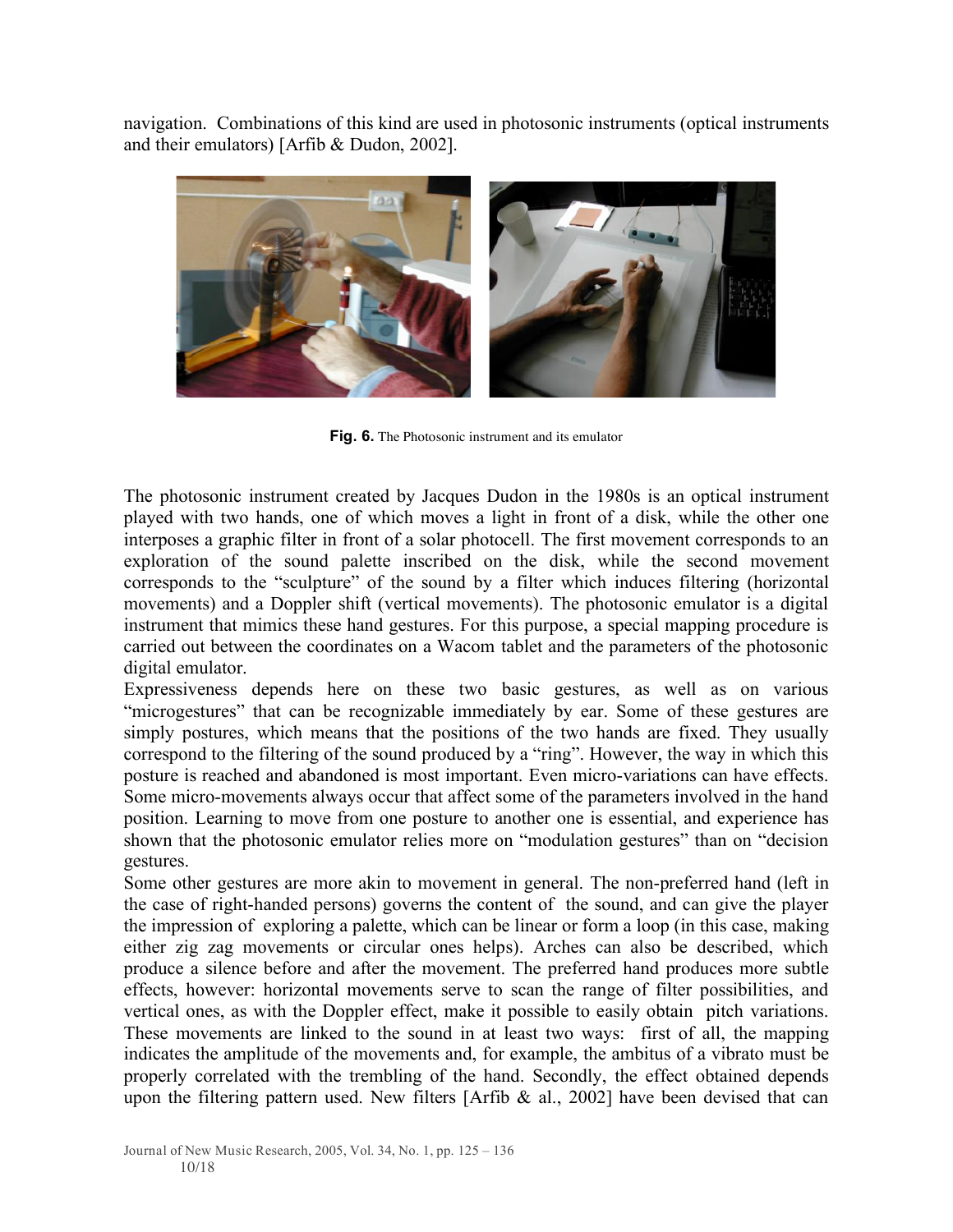make sounds resemble vocal sounds, so that the horizontal exploration no longer consists of scanning the central frequency of a band pass filter, but rather of making an interpolation between two vowels.

We have also developed a graphic interface in which two movable graphic objects are displayed on a screen showing a light and filter (see figure 7). We have used this interface for a specific implementation of the photosonic emulator including "the Pointing Fingers" controller [Couturier, 2003], which is a multi-finger touchscreen-like device.



**Fig. 7.** A graphic interface for the Photosonic Emulator, controlled by the Pointing Fingers device. The left hand manipulates the light (red circle) on the rings and the right hand controls the position of the filter in front of the photocell.

This interactive mode provides a digital instrument that is really similar in terms of its appearance to the original optical instrument.

# *3.3 Expressive dynamic behavior: experiments with the Filtering string instrument*

Another important feature of a digital musical instrument is whether it is endowed with static or dynamic behavior [Menzies, 2003]. Static behavior occurs when data triggered by the player's gestures instantaneously generate sound parameters: at any time, the sound parameters depend only on the gestural data collected at that time. With dynamic behavior, the sound variations are generated not only by the player's gestures but also by the effects of these gestures on the dynamic system. If a dynamic system is included in the mapping, the sound identity of the instrument will also depend on how the system is designed to respond to gestures. In this section, we will present a dynamic musical instrument, the "Filtering String", which illustrates the benefits of dynamic behavior in digital instruments.

The "Filtering String" instrument uses the shape of a slowly-moving string to control the gains in a filter bank [Arfib & al., 2002]. This instrument is based on the idea that using a dynamic system to control a simple synthesis will produce sounds with a richer spectral evolution in time than in cases where the synthesis is directly controlled by the user.

This instrument incorporates a Max/MSP object we created to provide a high level of control over a string model [Couturier, 2002], and has usually been used in scanned synthesis applications [Verplank, 2000] [Boulanger, 2000]. This object makes it possible to exert an overall control over the string parameters, since gestural data can be directly connected to it. The object's output is a list of parameters that correspond to the shape of the string; we have used this shape to control a filter bank.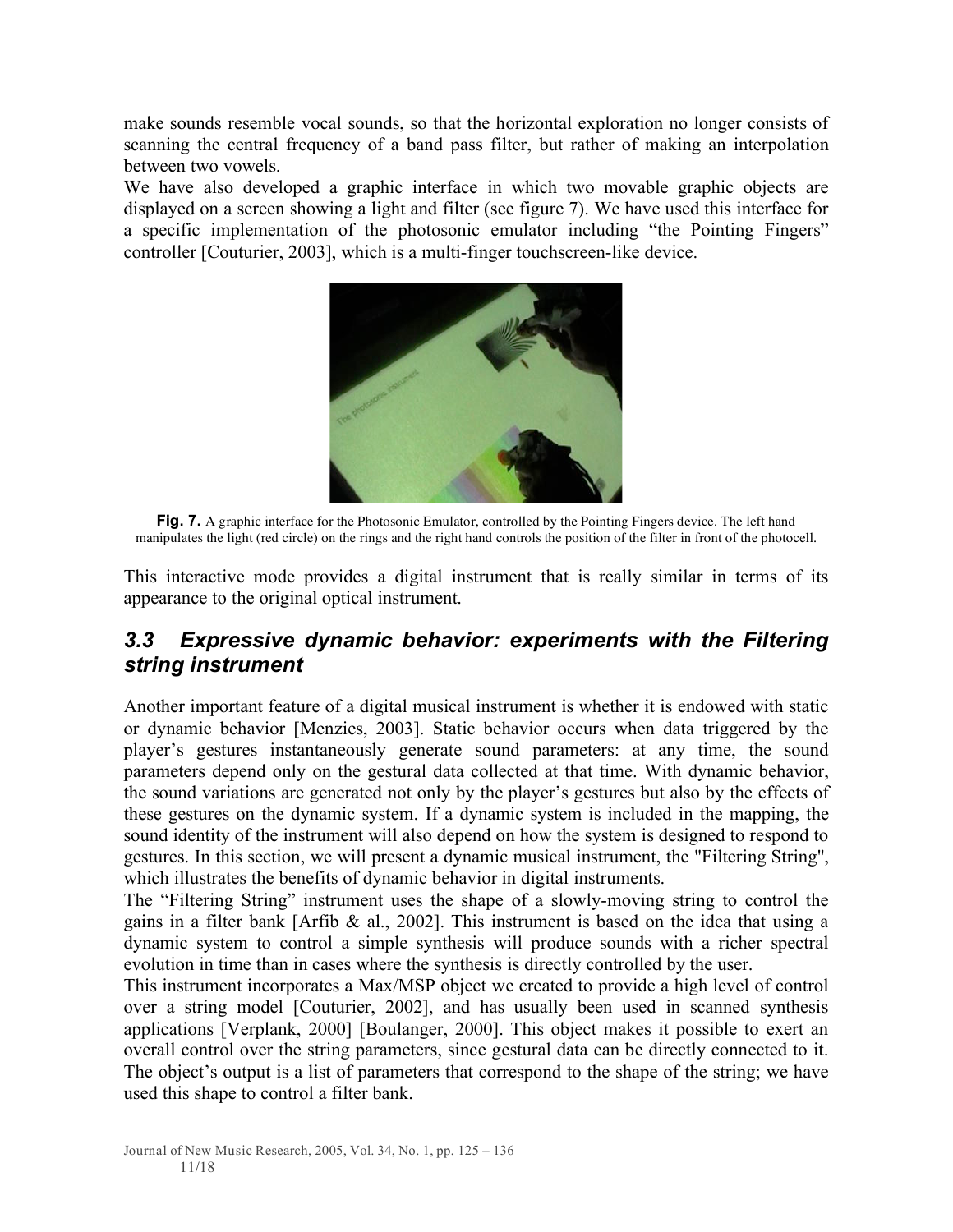Two categories of parameters play an important part here: the string parameters and the filter bank parameters. The filter gains are controlled by the string shape, whereas the other parameters of the filter bank can either be given constant values or be linked to the player's gestures. This instrument was designed to be able to control the sound via the interactions between the performer and a dynamic system, which is the reason why we decided to control only the string parameters with gestures. We have also provided different configurations of the filter bank parameters (Frequencies, Q, sound in); one can access these configurations and shift from one to another using selection gestures (on buttons).



**Fig. 8.** In the "filtering string" instrument, a slowly-moving string modelled by a set of masses, springs and dampers controls the gains in the filters in a filter bank. Only the string parameters are controlled by gestures.

The sound identity of the instrument depends here on how the filter gains are dynamically driven, rather than on the spectral colour of a noise filtered by a filter bank. Depending on how the dynamic system used in the mapping moves and how it is controlled, it will contribute largely to the identity of the instrument in terms of the sound it produces.

The filtering string has also a visual identity, apart from the shape of the gestural controllers: in live performances, the string shape is displayed on a screen, and besides the artistic effects of this display, it helps the audience to understand how the instrument works. In addition, since the visual feedback is closely linked to the sound, he audience can see that the auditory and visual aspects of the instrument are part of the same process.

This visual feedback provided by the instrument is also important because it enables the performer to look at the dynamic device he is interacting with. It gives him a closer contact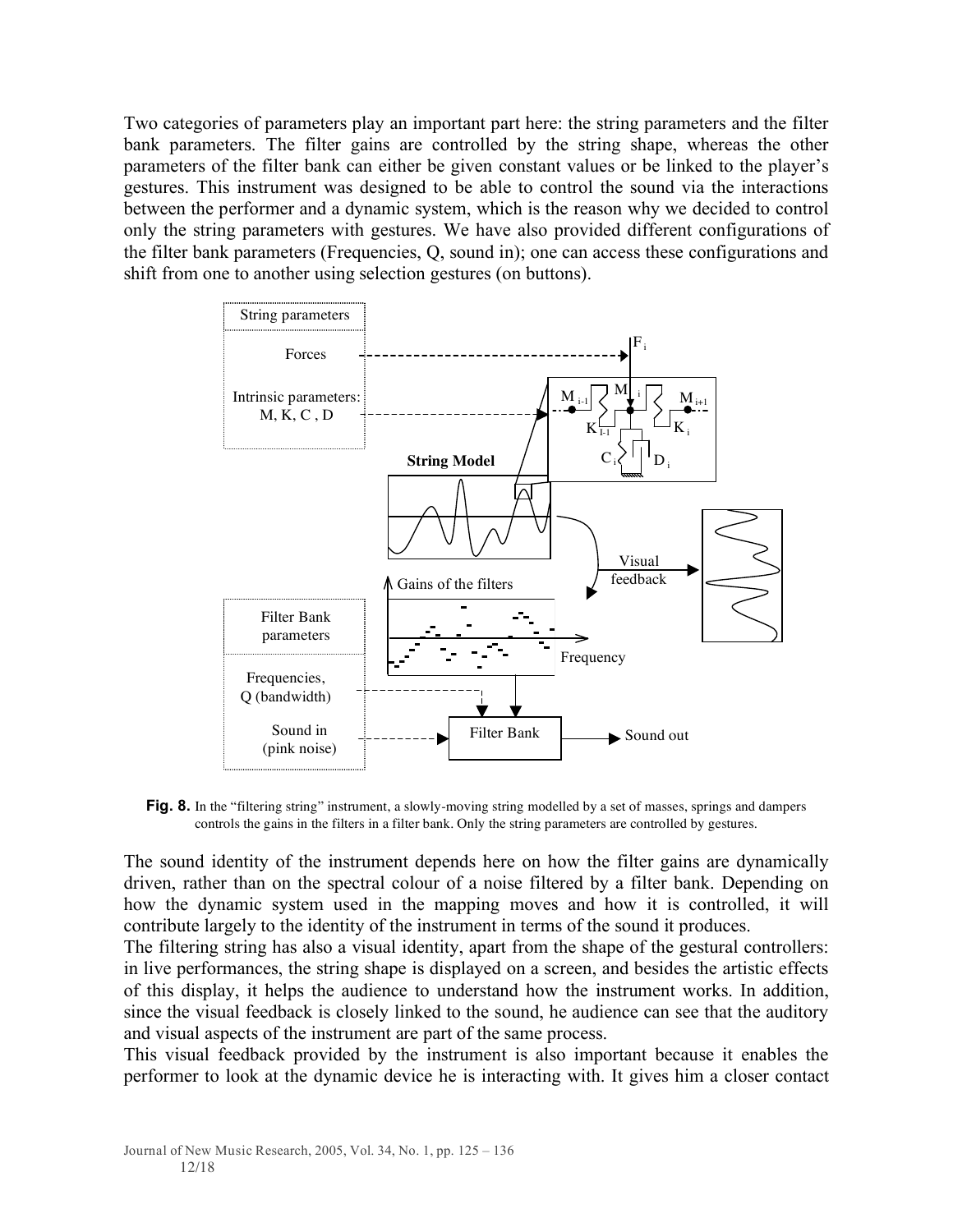with the instrument because, as in all interactions with physical objects, the performer can see what he touches.

The instrument is equipped with a graphic tablet [Wacom] controlling the string parameters (stiffness, tension, damping) and a touch surface [Tactex] controlling the forces applied to the string, along with a special mapping that enables the musicians to give the string whatever shape they want with their fingers. The users have to press the touch surface to apply forces to the string; the surface is divided vertically into two parts: pressures on the right side will apply forces towards the right side of the string and *vice-versa*. The horizontal pressure profile on the surface of the string corresponds to the forces that can be applied along the string.

The touch surface is used to energize the dynamic system, and the graphic tablet makes it possible to change its intrinsic parameters. The touch pad can be contacted using one or several fingers to press, slide, tap or lightly touch the surface. The effects of these gestures on the sound will depend on the values of the intrinsic string parameters controlled by the graphic tablet: for example, at low stiffness values, the string will move slowly and will not respond to fast movements on the touch pad.

Users have to learn the basic rules about the behaviour of the string before they can play the instrument successfully; these rules are easy to understand, and once they are known, the user can immediately play on the string.The instrument is usually played by alternating excitation gestures on the touch pad and modification gestures on the graphic tablet: the excitation gestures introduce energy into the dynamic system and the modification gestures drive the evolution of the sound [Cadoz & Wanderley, 2000]. The time taken by the dynamic system to lose its energy depends on the value of the damping parameter.



**Fig. 9.** When the user presses the surface, the forces applied cause the string to leave the equilibrium state; after being stimulated and driven by the graphical tablet, the string will evolve according to its own dynamics, before returning to its initial position.

When playing with other instruments, it is often necessary to tune the 32 frequencies of the filters. The musical work "le Reve du Funambule" is divided into several parts, and in the last part, the Filtering String is accompanied by the Photosonic emulator; both are tuned on the "Didymus" scale.

The Filtering string is an instrument in which expressiveness is strongly linked to the dynamic behaviour of the slowly-moving string.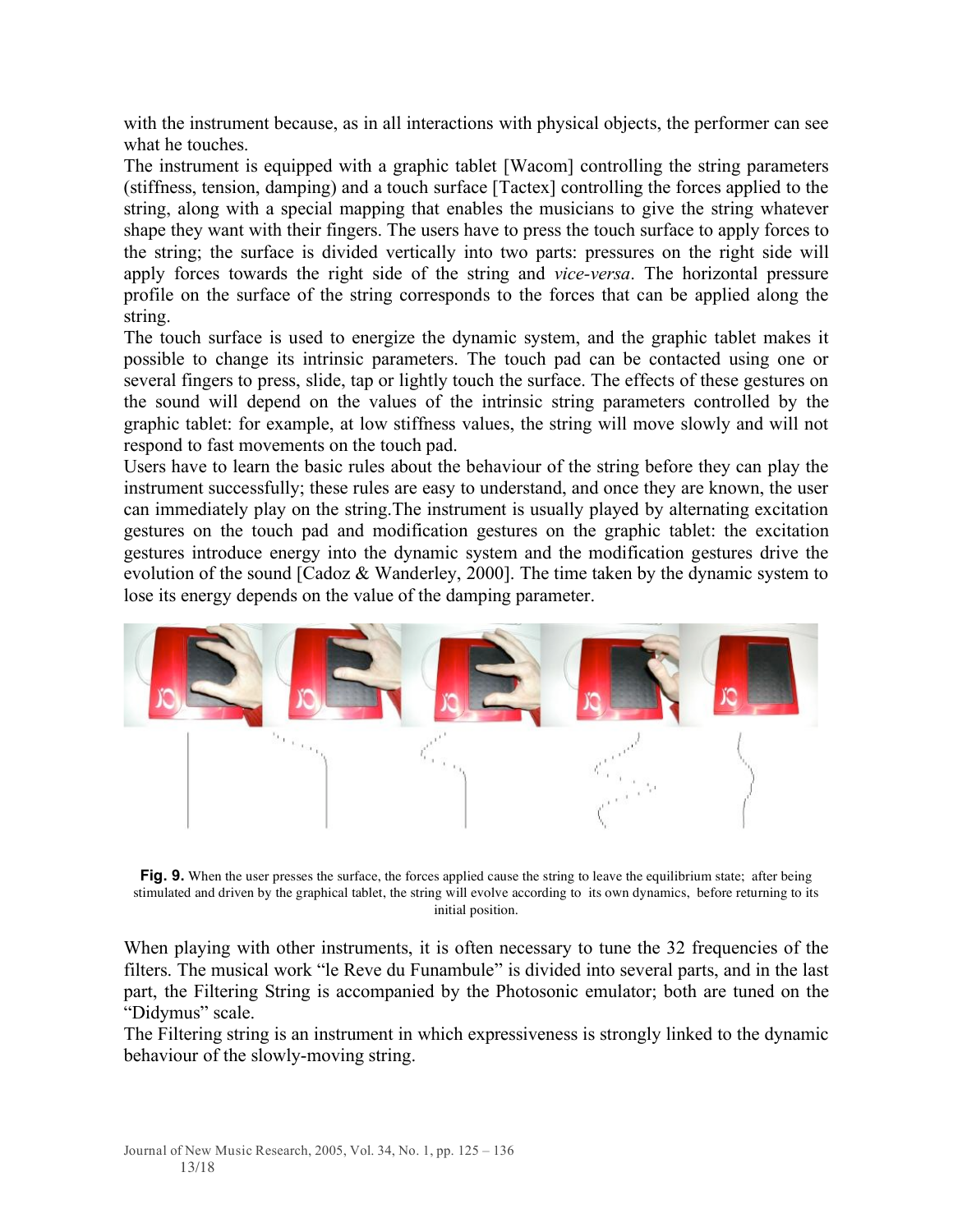# *4. Implications of expressiveness in musical performance*

As a matter of fact, there is no pre-defined way of proceeding with expressiveness, and new instruments also set new challenges. One particularly strong challenge is how to play these instruments (the question of composition will not be addressed here). Pedagogy involves transmitting knowledge from an expert to a learner. Four aspects can be distinguished in the transmission of expressive sound production gestures: imitating gestures, performing gestures to copy specific sounds, interpreting a score or a gestural notation, and inventing new gestures. Each of these aspects will now be discussed and illustrated with reference to the instruments defined in section 3.

# **4.1 Imitating gestures**

The first learning method consists of imitating a gesture performed by the teacher. This also presupposes that the latter person has actually mastered these gestures, at least in an archetypal form. The imitation can be decomposed into two parts: the skeleton of the gesture (its definition) and its body (its expressiveness).

The skeleton gesture can be described in biological terms, but its meaning belongs to the cognitive domain: we do not interpret a gesture only from the way it is made, but also from the underlying intentions. This means that defining a gesture as an exploration of a psychological space can make sense, and this also precludes simply defining a space and how it is explored. To give an example, producing a vibrato using a graphic tablet often involves performing a basic gesture: one must oscillate the pen tip in order to make a sinusoidal change in the frequency. This gesture can of course be learned without any sound production; however, the auditory feedback helps the learner to produce a good vibrato.

Expressiveness can be said to be adding emotion to a gesture. This of course depends greatly, in the case of the present instrument, on the mapping process used to convey the information resulting from the gestures into information liable to produce sound. Gestures do not necessarily have to be very demonstrative to be expressive, but they must make sense to the brain of the performer. To describe different modes of expression is to define nuances and ways of producing them. These new gestures are not really very different from the old ones, except that in traditional instruments, the expression depends on material constraints, whereas in gesture-controlled digital instruments, the expression depends on the mapping.

Navigation in the photosonic emulator can require, for example, "arches", "circles", and "scratching" gestures that are not particularly familiar to musicians. On the Voicer, the typical gesture used for pitch control is a circular movement instead of a keyboard one, and pressure and vibrato are associated with the same movement. The Filtering String is a complex case because the musician has to manage a dynamic system: the same gesture performed at two different moments can give rise to two different sounds; in addition, the multi-finger interface requires an entirely new vocabulary to be able to describe the movements.

# **4.2 Imitating sounds**

The second method of learning (imitating sounds) seems to be more suitable for experts than for beginners. With this method, one attempts, for example, to imitate a Jimmy Hendrix excerpt not by learning the physical gestures but by imitating the sound until the specimen coincides with the model. Sounds and gestures are linked in a way that cannot easily be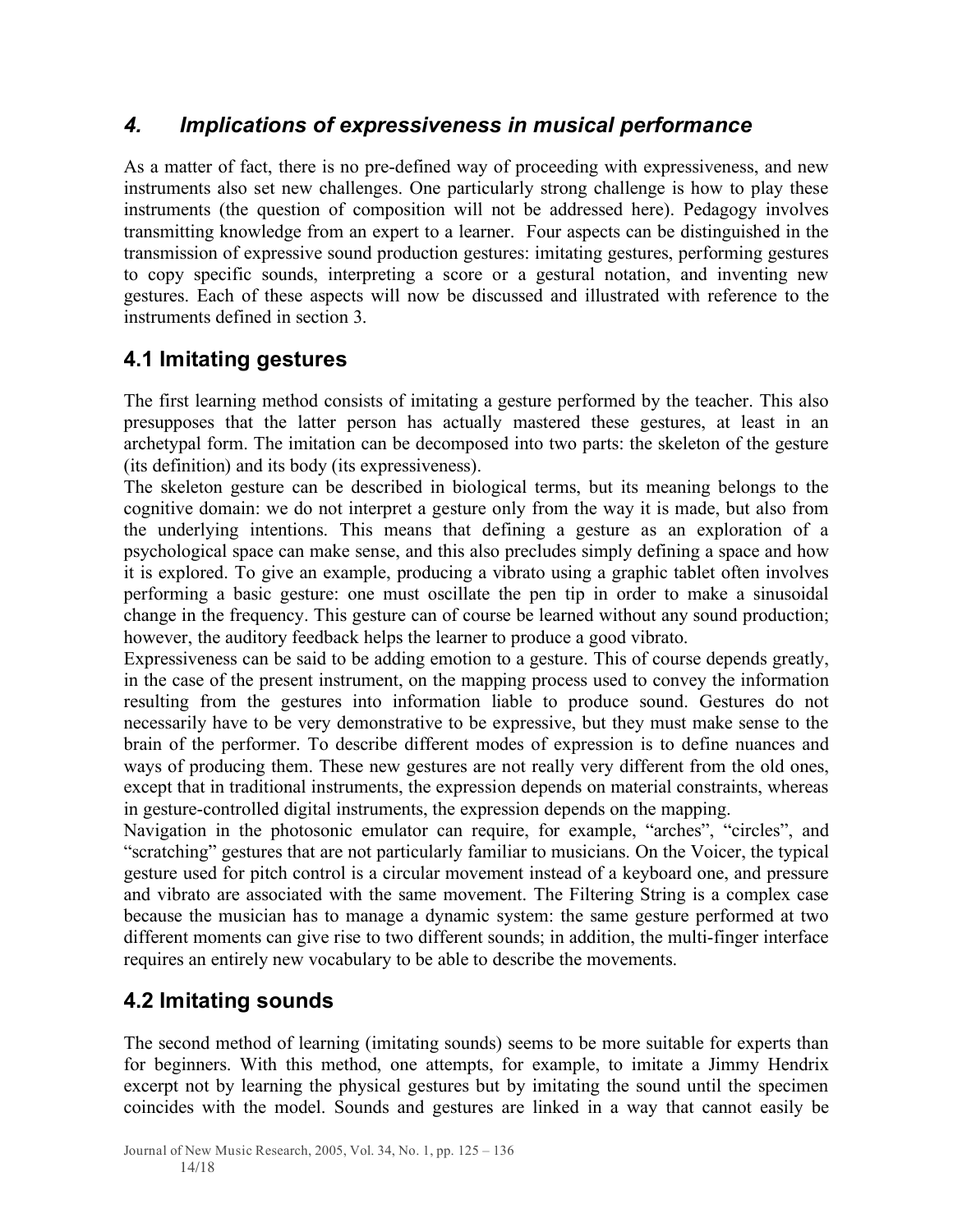described, and there is always some freedom in the gesture. This also means that new gestures can result from the intention to produce new sounds, so that the vocabulary of gestures continues to expand. With alternative musical controllers, visual feedback can guide players in the exploration of instrumental gesture vocabulary, by helping them to find the appropriate gestures for imitating a previously recorded musical performance.

As the Voicer emulates a singing voice, the process of memorizing and imitating its sounds is a somewhat ecological one in a way: one has to find suitable gestures so that the voice comes out the right way, with its two essential components: the pitch and the articulation control. Combining a gestural indication and a musical example is surely the best way one can teach someone to use the filtering string (and a video excerpt is definitely a must for this kind of learning). The photosonic filtering gesture can be learned by listening to the "harmonic content" of the resulting sound, and this clearly shows the existence of a loop between the auditory feedback and the gestures produced.

# **4.3 Interpreting a score**

Learning to perform a gesture using a score or gestural notation is a step further in the dissociation between a model and a specimen. In this situation, the learner interacts with written indications, from which it has to be deduced what sounds or movements are required. In other words, the interpreter must try to produce sounds that match the composer's intentions. Traditional music is based on the use of musical scores, but there is also a general consensus about the style (for example, the blues must have a specific "groove" to sound like the blues). In order to write music in terms of gestures, one must find new codes.

There are many possibilities, starting at the physical level (for example, by drawing the trajectory of the hand), but the writing will be mostly at the metaphorical level: one must find terms or symbols that the performer is able to decode to grasp the musical intentions. In fact, this often leads to defining a vocabulary and a syntax linking together the items of vocabulary. A good test of these "languages" is to see whether it is possible to write automatic computer programs that will interpret a language and render some basic sound signals. The rest depends on the gift of human inventiveness, but even genius will not work if the basis of the language is not clearly translatable into sound.

As the Voicer is an instrument capable of melody, the pitch part can be written in the conventional way, while spectral modeling requires some additional indications. But other instruments are clearly breaking down the frontiers between interpretation and improvisation, depending on the amount of information given in the score. The structure of the works written for the Voicer so far has generally been quite specific as regards the atmosphere and the timing, and quite free as to the individual gestures required.

# **4.4 Inventiveness**

The question of inventing new gestures and new forms of expressiveness is an important one: playing an instrument of the kind described above is not just reproducing something previously played or written by another person, but it is also discovering our own gestural capacities.

New gestures often develop while one is testing a new instrument. For example, if an instrument is equipped with an "octave" button, one can also impose a rhythmic pulsation by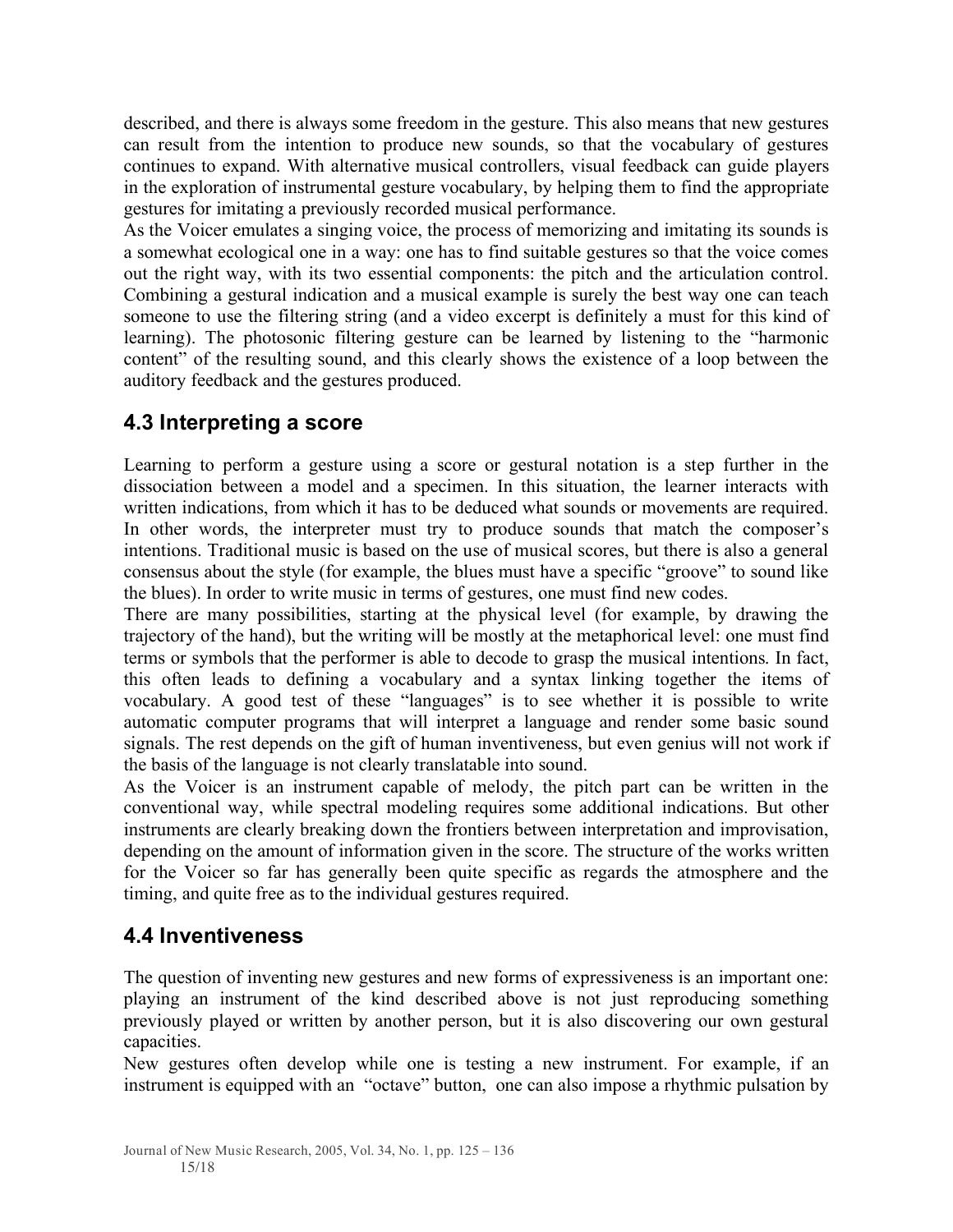simply using this button, not for the sake of the octave transposition itself, but rather to obtain the "click" resulting from this sudden change.

In addition, there is a feedback loop between the invention of new gestures and the invention of new instruments: when a new gesture is discovered while testing a prototype, one often has to adjust the mapping of the instrument in order to make the movement more natural. For example, if the ambitus of a vibrato gesture performed with a stylus on a graphic tablet is too small or too large, it will be unsuitable because the movement required will be unnatural, tiring, and/or too difficult to perform precisely.

This means that musicians' creativity has plenty of scope when playing new instruments, especially during the test period, when the instrument-maker can change the mapping of the instrument.

# **5 Perspectives and conclusion**

Much research still remains to be carried out on the implications of the latest digital instruments and the gestures they require, as far as composition, interpretation and improvisation are concerned. How can composers write their music so that performers will express what they originally meant to say? This universal question has come to the fore, due to the fact that new gestures, notations, and musical practises are emerging from new instruments. As pointed out by [Ungvary & Vertegaal, 2000] and [Pressing, 1984], interpretation is an "In-time" process, while improvisation is based on an "Out-of-time" cognitive process. This distinction has a lot to do with the latest digital instruments where the range of freedom allows both interpretation and improvisation. Composition, which is a topdown process (the macro-structure governs the micro-structure), therefore clearly needs further definitions of domains and transitions, especially if the musical style is a spectral one. Our investigations on this highly complex topic are still in the early preliminary stages.

On the other hand, these instruments have been assessed only at the empirical level, and the only test to which they have been put has been the musical result. Efforts could be made in the future to find means of assessing the interactions between digital music instruments and their human performers.

In conclusion, we have attempted to show in this paper how designers of digital musical instruments have to take into account the expressiveness required by performers. This expressiveness has been described at different levels: at the theoretical level, where various aspects have been discussed; at the practical level, where one has to find good controllers, good methods of synthesis and good mapping procedures in order to be able to introduce expressive features into the design of the instruments themselves; and at the level of the applications, since instruments are designed to be played, and music therefore has to be written and performers have to practise in order to bring expressiveness into the scores and into their playing.

# **References**

[Arfib & Dudon, 2002] Arfib, D., Dudon, J., "A digital emulator of the photosonic instrument", Proceedings of the 2002 Conference on New Instruments for Musical Expression (NIME-02) pp. 128-131, Dublin, Ireland, May 24-26, 2002.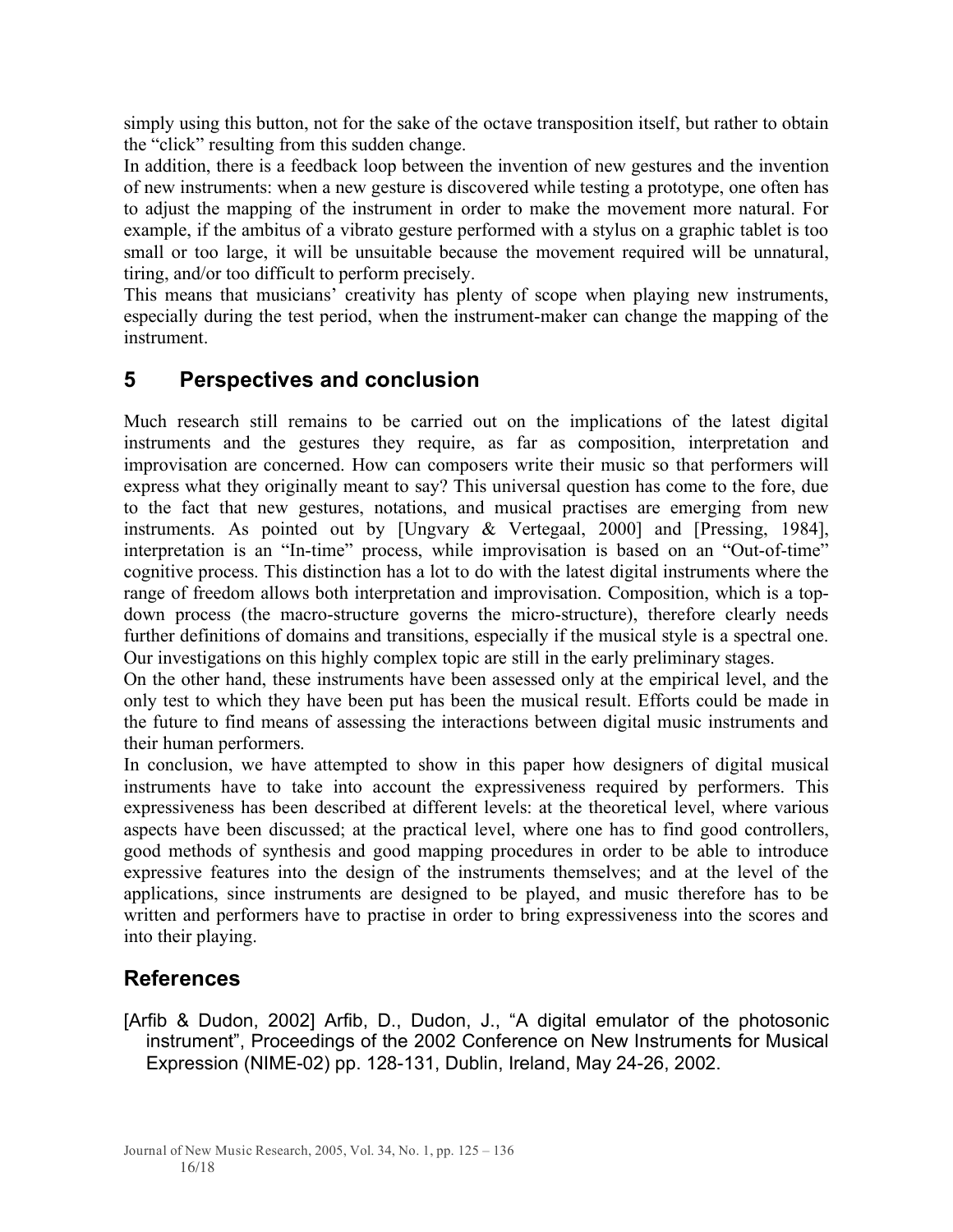- [Arfib & al., 2002] Arfib D., Couturier J.-M., Kessous L. (2002) : "Gestural stategies for specific filtering processes", proceedings of DAFx02 conference, Hamburg, 26- 28 sept 2002, pp. 1-6.
- [Arfib & al., 2002b] Arfib D., Couturier J.-M., Kessous L., Verfaille V. (2002) : " Strategies of Mapping between gesture data and synthesis parameters using perceptual spaces ", *Organised Sound* , Cambridge University Press, Vol 7(2), pp. 127-144, August 2002.
- [Arom & al., 1997] Simha Arom, Gilles Léothaud, Fréderic Voisin, "Experimental ethnomusicology: An interactive approach to the study of musical scales" in Perception and Cognition of Music, Edited by Irène Deliège and John Sloboda, Psychology Press ISBN 0-86377-452-0.
- [Boulanger, 2000] Boulanger R., Smaragdis P., Ffitch J., "Scanned Synthesis : An introduction and demonstration of a new synthesis and signal processing technique", Proceedings of the 2000 International Computer Music Conference, pp. 372-375, Berlin Zannos editor, ICMA, 2000.
- [Cadoz & Wanderley, 2000] C. Cadoz, M. Wanderley, "Gesture-music", *Trends in Gestural Control of Music*, CD-ROM, edited by Marcelo Wanderley and Marc Battier, IRCAM, 2000.
- [Camurri & al., 2001] Camurri C., De Poli G., Leman M., Volpe G., A Multi-layered Conceptual Framework for Expressive Gesture Applications Workshop on Current Research Directions in Computer Music, Barcelona, Spain, pp. 29-34, 2001.
- [Couturier, 2002] Couturier J.M., "A scanned synthesis virtual instrument", Proceedings of the 2002 Conference on New Instruments for Musical Expression (NIME-02), Dublin, Ireland, May 24-26, pp. 176-178, 2002.
- [Couturier, 2003] Couturier J.M, Arfib D., "Pointing Fingers: Using Multiple Direct Interactions with Visual Objects to Perform Music", Proceedings of the 2003 Conference on New Interfaces for Musical Expression (NIME-03), Montreal, Canada, pp. 184-187, 2003
- [Hunt & Wanderley, 2002] A. Hunt and M. Wanderley. Mapping performance parameters to synthesis engine. Organised Sound, 7(2), pp.103–114, 2002.
- [Hunt & al., 2003] A. Hunt, M. Wanderley, and M. Paradis. The importance of parameter mapping in electronic instrument design. Journal of New Music Research, 32(4) pp. 429–440, 2003.
- [Jordà, 1998] S. Jordà, "A graphical and net oriented approach to interactive sonic composition and real-time synthesis for low cost computer systems", Digital Audio Effects Workshop Proceedings, 1998.